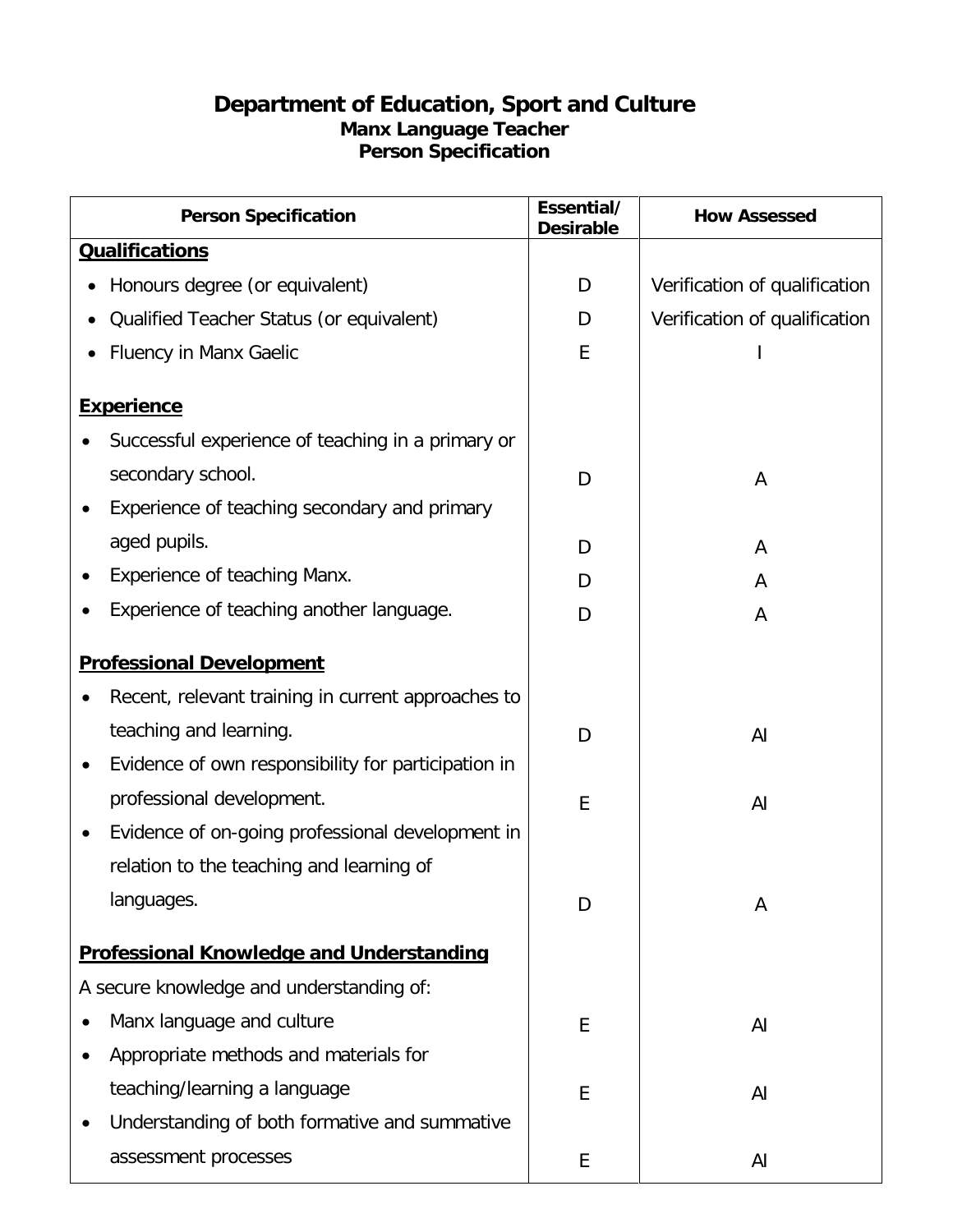| Strategies for effective teaching and learning     | E | AI |
|----------------------------------------------------|---|----|
| Strategies to meet the needs of pupils with        |   |    |
| different preferred learning styles                | E | AI |
| Strategies to include and support pupils with      |   |    |
| Special Education Needs and/or Social, Emotional   |   |    |
| and Behavioural Difficulties                       | E | AI |
| Strategies to promote positive pupil attitudes and |   |    |
| behaviour                                          | E | AI |
| The use of ICT in language teaching/learning       | D | A  |
| <b>Skills and Abilities</b>                        |   |    |
| A good level of fluency in the Manx language       |   |    |
| and the ability to teach pupils to ATG (GCE A      |   |    |
| Level equivalent) standard and to provide          |   |    |
| cover for teaching through Manx.                   | E |    |
| Good ICT skills.                                   | E | A  |
| Good classroom management skills.                  | E | A  |
| Good communication and interpersonal skills        |   |    |
| and a good rapport with pupils.                    | E | AI |
| The ability to work as part of a team.             | E | A  |
| The capacity to secure good working                |   |    |
| relationships with primary and secondary           |   |    |
| colleagues.                                        | E | A  |
| The ability to work in a variety of schools.       | E | AI |
| The ability to contribute to and initiate the      |   |    |
| further development of methods and                 |   |    |
| materials.                                         | E | AI |
| The ability to use a variety of teaching           |   |    |
| methods to nurture interest and achievement.       | E | A  |
| A high level of self-sufficiency in behaviour      |   |    |